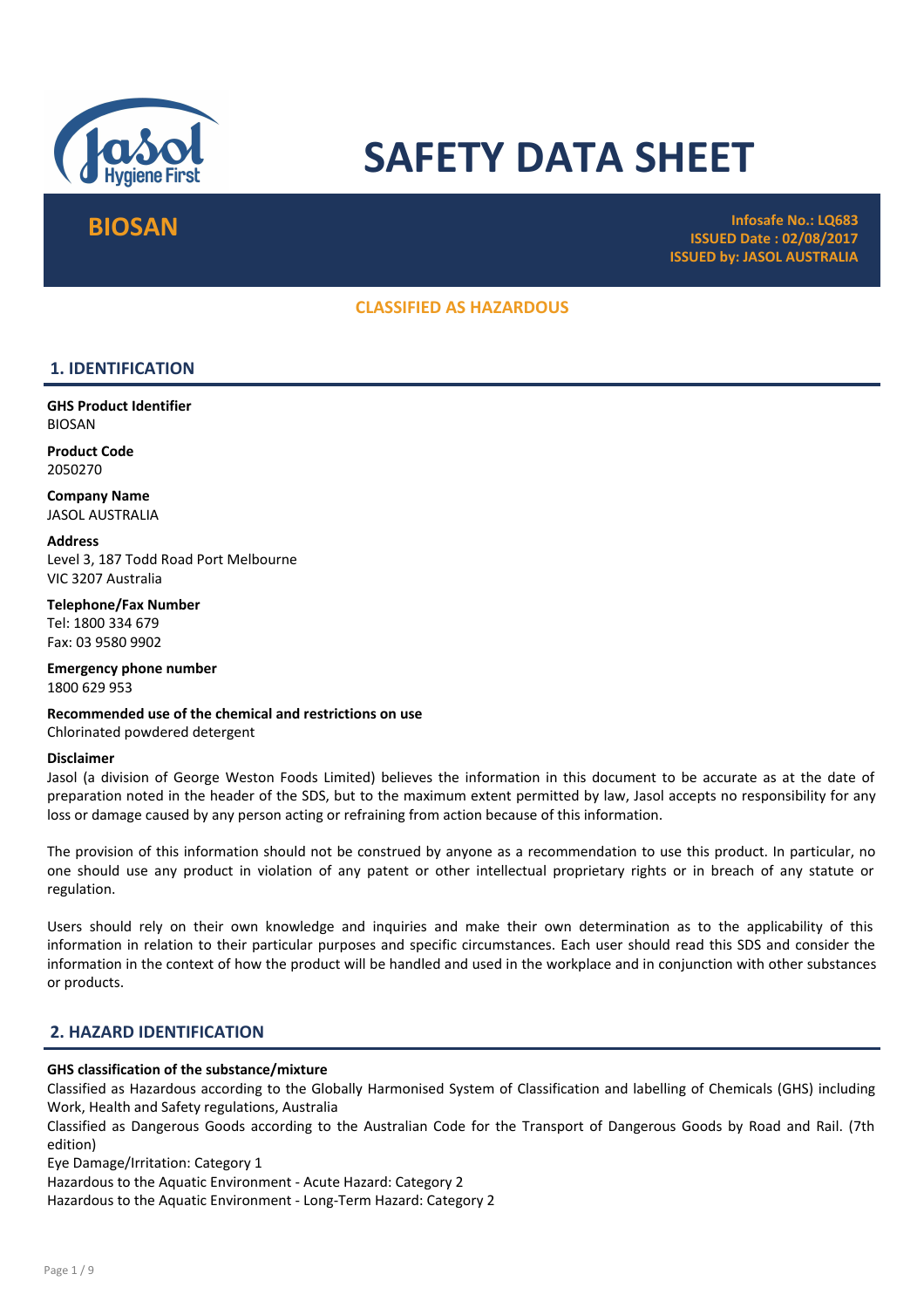Sensitization - Respiratory: Category 1 Sensitization - Skin: Category 1 Skin Corrosion/Irritation: Category 1 STOT Repeated Exposure: Category 2 STOT Single Exposure: Category 3 (respiratory tract irritation)

#### Signal Word (s) DANGER

## Hazard Statement (s)

H314 Causes severe skin burns and eye damage.

H317 May cause an allergic skin reaction.

- H334 May cause allergy or asthma symptoms or breathing difficulties if inhaled.
- H335 May cause respiratory irritation.
- H373 May cause damage to organs through prolonged or repeated exposure.
- H411 Toxic to aquatic life with long lasting effects.

#### Pictogram (s)

Corrosion,Health hazard,Environment



#### Precautionary statement – Prevention

P260 Do not breathe dust/fume/gas/mist/vapours/spray.

P264 Wash contaminated skin thoroughly after handling.

P271 Use only outdoors or in a well-ventilated area.

P272 Contaminated work clothing should not be allowed out of the workplace.

P273 Avoid release to the environment.

P280 Wear protective gloves/protective clothing/eye protection/face protection.

P285 In case of inadequate ventilation wear respiratory protection.

#### Precautionary statement – Response

P301+P330+P331 IF SWALLOWED: rinse mouth. Do NOT induce vomiting.

P303+P361+P353 IF ON SKIN (or hair): Remove/Take off immediately all contaminated clothing. Rinse skin with water/shower.

P304+P340 IF INHALED: Remove victim to fresh air and keep at rest in a position comfortable for breathing.

P305+P351+P338 IF IN EYES: Rinse cautiously with water for several minutes. Remove contact lenses, if present and easy to do. Continue rinsing.

P310 Immediately call a POISON CENTER or doctor/physician.

P333+P313 If skin irritation or rash occurs: Get medical advice/attention.

P342+P311 If experiencing respiratory symptoms: Call a POISON CENTER or doctor/physician.

P363 Wash contaminated clothing before reuse.

P391 Collect spillage.

## Precautionary statement – Storage

P403+P233 Store in a well-ventilated place. Keep container tightly closed. P405 Store locked up.

#### Precautionary statement – Disposal

P501 Dispose of contents/container to an approved waste disposal plant.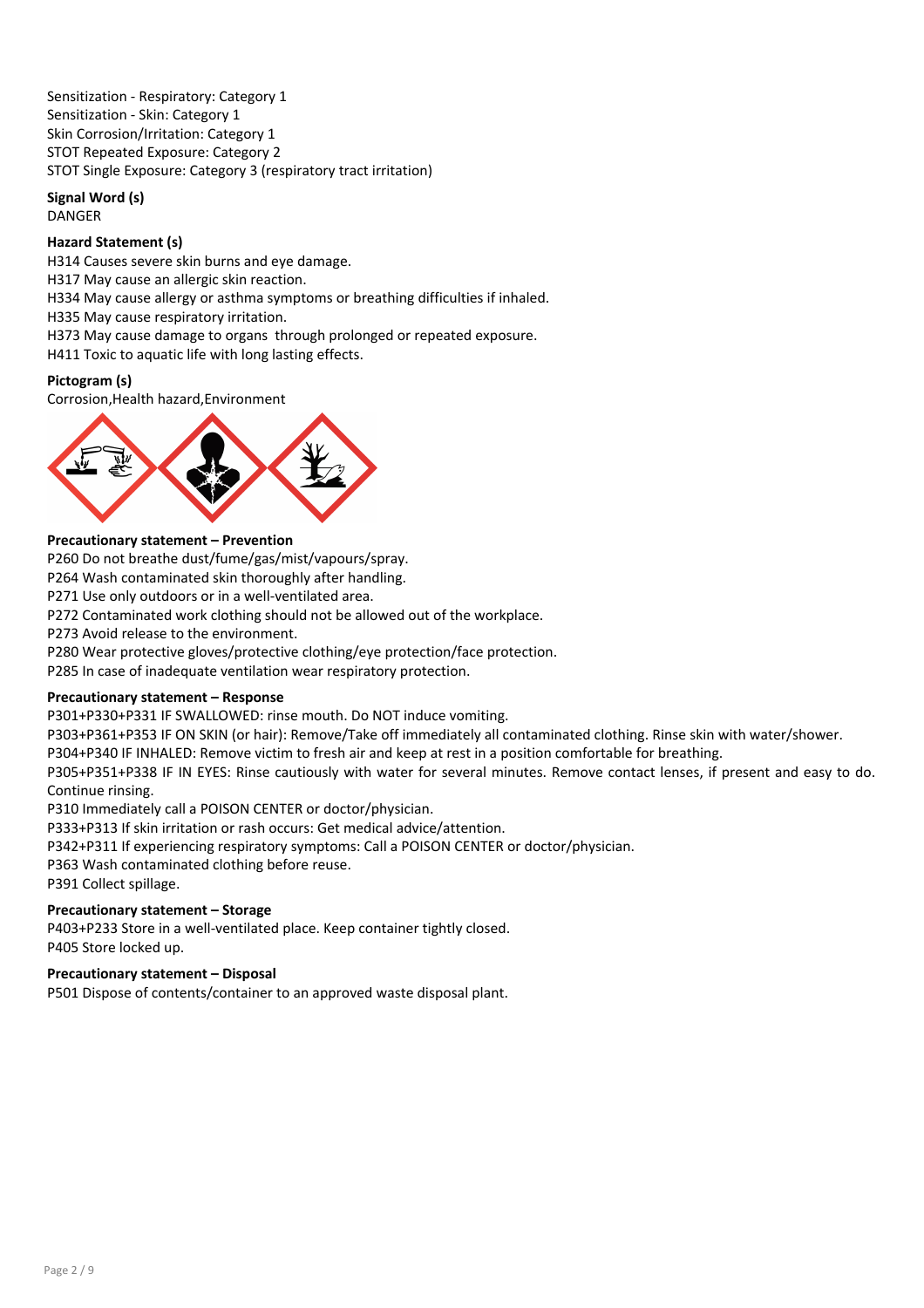## 3. COMPOSITION/INFORMATION ON INGREDIENTS

## Ingredients Name and the case of the case of the case of the case of the case of the case of the case of the case of the c Sodium carbonate 497-19-8 30-60 % Sodium Metasilicate, Pentahydrate 10213-79-3 10-<20 %  $(C10-16)$ alkyl benzene sulphonic acid, sodium salt  $(10-16)$  68081-81-2  $(10-16)$  10-<20 % Sodium Dichloroisocyanurate dihydrate 1980 1991 1991 51580-86-0 2.5-<5 % Ingredients determined not to be hazardous **Balance** Balance

## 4. FIRST-AID MEASURES

#### Inhalation

If inhaled, remove affected person from contaminated area. Apply artificial respiration if not breathing. Seek medical attention.

#### Ingestion

Do not induce vomiting. Wash out mouth thoroughly with water. Seek immediate medical attention.

#### Skin

Remove all contaminated clothing immediately. Wash gently and thoroughly with water and non-abrasive soap for 15 minutes. Ensure contaminated clothing is washed before re-use or discard. Seek immediate medical attention.

#### Eye contact

If in eyes, hold eyelids apart and flush the eyes continuously with running water. Remove contact lenses. Continue flushing until advised to stop by the Poisons Information Centre or a doctor, or for at least 15 minutes. Seek immediate medical attention.

#### First Aid Facilities

Eyewash, safety shower and normal washroom facilities.

#### Advice to Doctor

Treat symptomatically.

#### Other Information

For advice in an emergency, contact a Poisons Information Centre (Phone Australia 131 126) or a doctor at once.

## 5. FIRE-FIGHTING MEASURES

#### Suitable Extinguishing Media

Carbon dioxide, dry chemical, foam, water fog or water mist.

## Unsuitable Extinguishing Media

Do not use water jet.

#### Hazards from Combustion Products

Carbon dioxide, water vapour, sodium carbonate, oxides of sulphur, chlorine, sodium hypochlorite, cyanuric acid.

## Specific Hazards Arising From The Chemical

This product is non combustible. However heating can cause expansion or decomposition leading to violent rupture of containers. Contact with aluminium, tin, zinc or galvanised iron may generate hydrogen, a flammable gas. Will react vigorously or violently with acids, generating much heat, and giving off carbon dioxide, a simple asphyxiant and chlorine gas, a toxic gas.

## Hazchem Code

2X

## Decomposition Temperature Not available

#### Precautions in connection with Fire

Fire fighters should wear full protective clothing and self-contained breathing apparatus (SCBA) operated in positive pressure mode. Fight fire from safe location.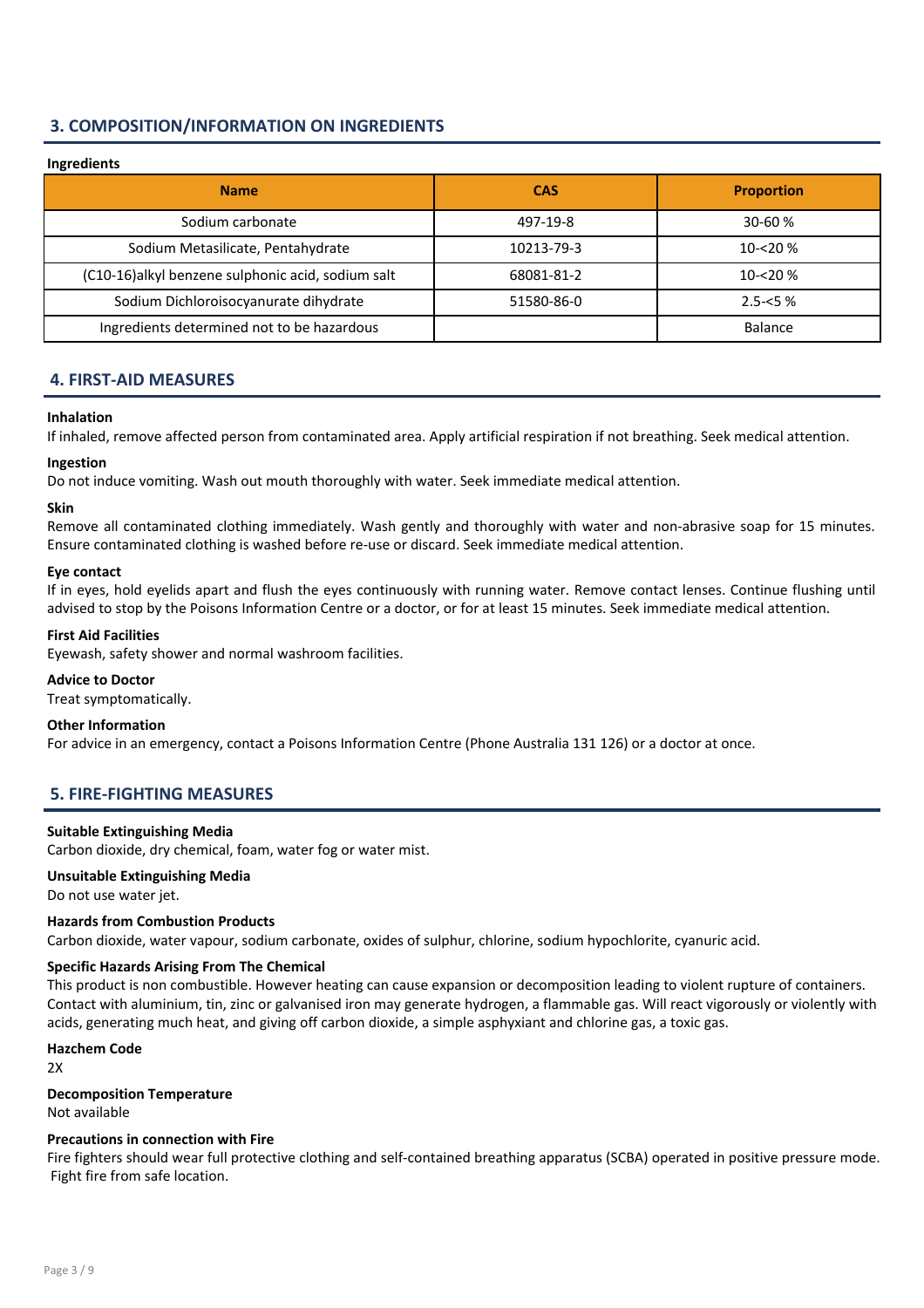## 6. ACCIDENTAL RELEASE MEASURES

#### Emergency Procedures

Evacuate all unprotected personnel. Do not allow contact with skin and eyes. Do not breathe dust. It is essential to wear selfcontained breathing apparatus (S.C.B.A) and full personal protective equipment and clothing to prevent exposure. Avoid exposure to spillage by sweeping up material avoiding dust generation or dampen spilled material with water to avoid airborne dust, then transfer material to suitable containers. Use absorbent paper dampened with water to pick up remaining material. Wash surfaces well with soap and water. Seal all wastes in labelled containers for subsequent recycling or disposal. Dispose of waste according to applicable local and national regulations. If contamination of sewers or waterways occurs inform the local water and waste management authorities in accordance with local regulations.

Spillages will be slippery when wet. Wash site of spillage thoroughly with water.

### 7. HANDLING AND STORAGE

#### Precautions for Safe Handling

Corrosive solids. Attacks skin and eyes. Causes burns. Avoid breathing in dust. Wear suitable protective clothing, gloves and eye/ face protection when mixing and using. Use in designated areas with adequate ventilation. Keep containers tightly closed. Ensure a high level of personal hygiene is maintained when using this product, that is, always wash hands after handling, and before eating, drinking, smoking or using the toilet facilities.

#### Conditions for safe storage, including any incompatibilities

Corrosive. Store in a cool dry well-ventilated area. Store away from oxidising agents and bases/acids. Keep containers closed when not in use, securely sealed and protected against physical damage. Inspect regularly for deficiencies such as damage or leaks. Store in original packages as approved by manufacturer. Ensure that storage conditions comply with applicable local and national regulations.

For information on the design of the storeroom, reference should be made to Australian Standard AS 3780 The storage and handling of corrosive substances.

#### Unsuitable Materials

Do not use on aluminium, tin, copper or copper alloys, zinc or galvanised iron.

## 8. EXPOSURE CONTROLS/PERSONAL PROTECTION

#### Occupational exposure limit values

No exposure standards have been established for the mixture. However, over-exposure to some chemicals may result in enhancement of pre-existing adverse medical conditions and/or allergic reactions and should be kept to the least possible levels.

#### Biological Limit Values

No biological limits allocated.

#### Appropriate Engineering Controls

This substance is hazardous and should be used with a local exhaust ventilation system, drawing solid/dust away from workers' breathing zone. If the engineering controls are not sufficient to maintain concentrations of particulates below the exposure standards, suitable respiratory protection must be worn.

#### Respiratory Protection

If engineering controls are not effective in controlling airborne exposure then an approved respirator with a replaceable dust/ particulate filter should be used. Refer to relevant regulations for further information concerning respiratory protective requirements.

Reference should be made to Australian Standards AS/NZS 1715, Selection, Use and Maintenance of Respiratory Protective Devices; and AS/NZS 1716, Respiratory Protective Devices, in order to make any necessary changes for individual

#### Eye Protection

Safety glasses with full face shield should be used. Eye protection devices should conform to relevant regulations. Eye protection should conform with Australian/New Zealand Standard AS/NZS 1337 - Eye Protectors for Industrial Applications.

#### Hand Protection

Wear gloves of impervious material. Final choice of appropriate gloves will vary according to individual circumstances. i.e. methods of handling or according to risk assessments undertaken. Occupational protective gloves should conform to relevant regulations. Reference should be made to AS/NZS 2161.1: Occupational protective gloves - Selection, use and maintenance.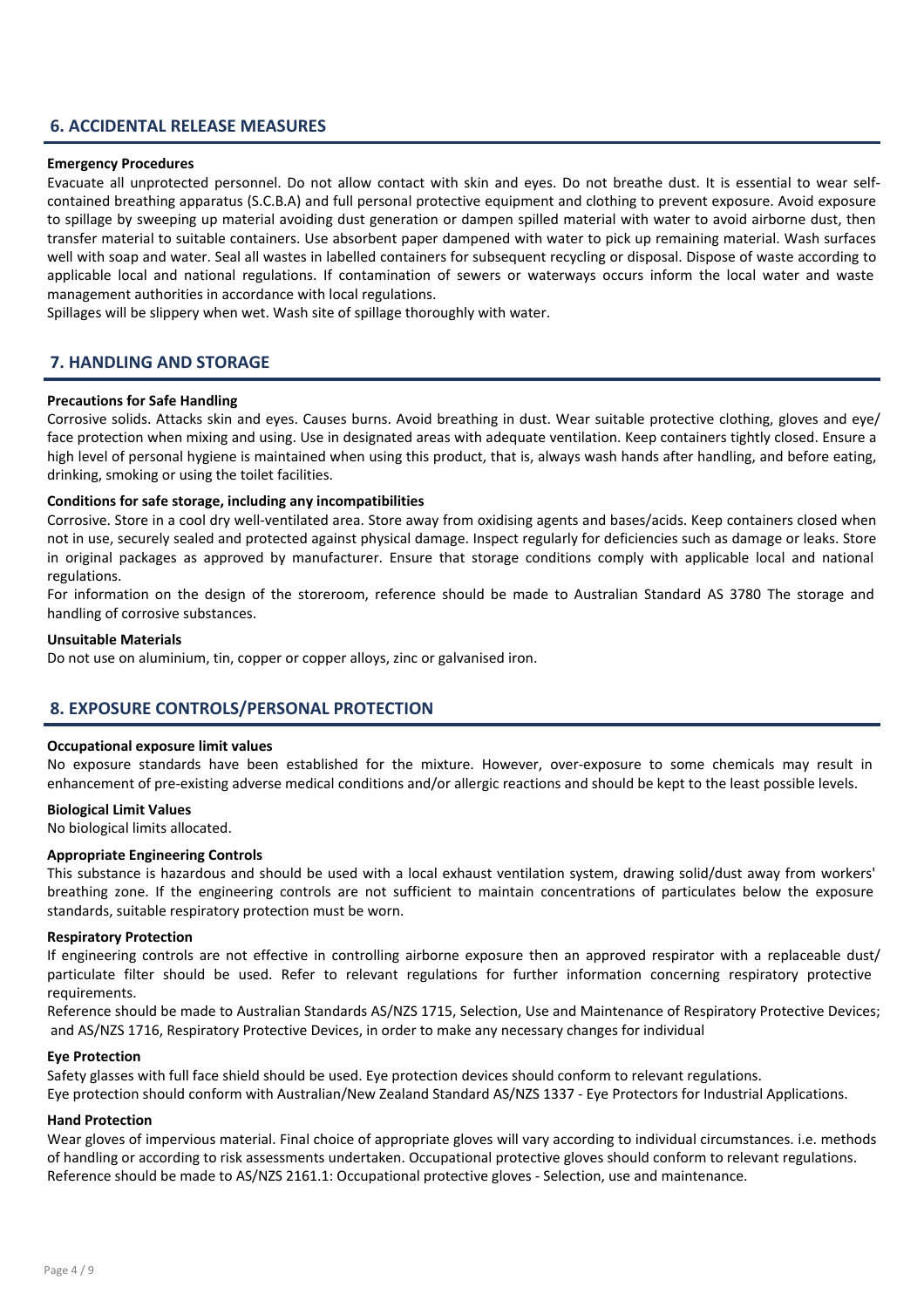#### Other Information

No exposure standards have been established for this material, however, the TWA exposure standards for dust not otherwise specified is 10 mg/m<sup>3</sup>. As with all chemicals, exposure should be kept to the lowest possible levels. TWA (Time Weighted Average): The average airborne concentration of a particular substance when calculated over a normal eight-hour working day, for a five-day week. Source: Safe Work Australia

## 9. PHYSICAL AND CHEMICAL PROPERTIES

#### Form Powder

Appearance White, granular powder.

Colour White

**Odour** Slight smell of chlorine.

Decomposition Temperature Not available

Melting Point Not available

Boiling Point Not available

Solubility in Water Soluble in water.

Specific Gravity Not available

pH 11.0-12.0

Vapour Pressure None

Evaporation Rate Not available

Odour Threshold Not available

Viscosity Not available

Partition Coefficient: n-octanol/water Not available

Flash Point

None.

Flammability

non-combustible. Contact with aluminium, tin, zinc or galvanised iron may generate hydrogen, a flammable gas.

## Auto-Ignition Temperature

No data for the mixture. Sodium dichloroisocyanurate will undergo self-sustaining decomposition with evolution of heat if heated to 240 - 250 °C.

Explosion Limit - Upper Not applicable

Explosion Limit - Lower Not applicable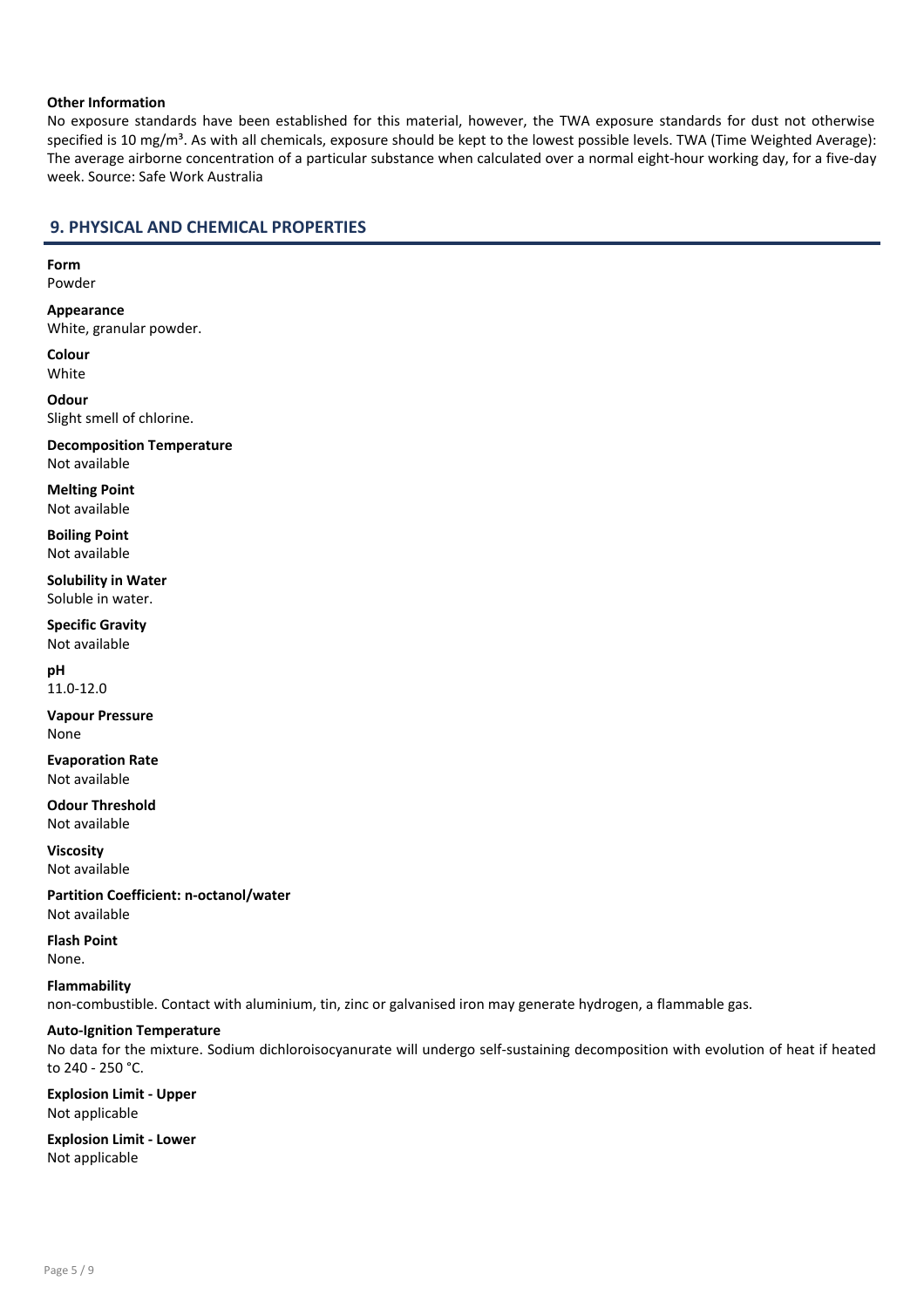#### Other Information

Highly alkaline. Hygroscopic. Will absorb moisture and carbon dioxide from the air. Will react vigorously with acids, generating heat and carbon dioxide, a simple asphyxiant and chlorine, a toxic gas. Contact with moisture will generate chlorine. May react violently with calcium hypochlorite.

### 10. STABILITY AND REACTIVITY

#### Reactivity

Hygroscopic. Will absorb moisture and carbon dioxide from the air. Will react vigorously with acids, generating heat and carbon dioxide, a simple asphyxiant and chlorine, a toxic gas. Contact with moisture will generate chlorine. May react violently with calcium hypochlorite. Contact with aluminium, tin, zinc or galvanised iron may generate hydrogen, a flammable gas.

#### Chemical Stability

Stable under normal conditions of storage and handling.

#### Reactivity and Stability

Hygroscopic. Will absorb moisture and carbon dioxide from the air. Will react vigorously with acids, generating heat and carbon dioxide, a simple asphyxiant and chlorine, a toxic gas. Contact with moisture will generate chlorine. May react violently with calcium hypochlorite. Contact with aluminium, tin, zinc or galvanised iron may generate hydrogen, a flammable gas.

#### Conditions to Avoid

Extremes of temperature and direct sunlight.

#### Incompatible materials

Hygroscopic. Will absorb moisture and carbon dioxide from the air. Will react vigorously with acids, generating heat and carbon dioxide, a simple asphyxiant and chlorine, a toxic gas. Contact with moisture will generate chlorine. May react violently with calcium hypochlorite. Contact with aluminium, tin, zinc or galvanised iron may generate hydrogen, a flammable gas.

#### Hazardous Decomposition Products

Thermal decomposition may result in the release of toxic and/or irritating fumes.

#### Possibility of hazardous reactions

Hygroscopic. Will absorb moisture and carbon dioxide from the air. Will react vigorously with acids, generating heat and carbon dioxide, a simple asphyxiant and chlorine, a toxic gas. Contact with moisture will generate chlorine. May react violently with calcium hypochlorite. Contact with aluminium, tin, zinc or galvanised iron may generate hydrogen, a flammable gas.

#### Hazardous Polymerization

Not available.

## 11. TOXICOLOGICAL INFORMATION

#### Toxicology Information

No toxicity data available for this material.

#### Ingestion

Ingestion of this product will cause nausea, vomiting, abdominal pain and chemical burns to the mouth, throat and stomach.

#### Inhalation

Dust generated will cause irritation with possible burns to the mucous membrane and upper airways. Symptoms may include coughing, lesions of the nasal septum, severe pain and may lead to permanent tissue scarring. May cause respiratory irritation. Inhalation of product dust can cause irritation of the nose, throat and respiratory system. May cause allergy or asthma symptoms or breathing difficulties if inhaled.

Chronic exposure to this material may aggravate existing respiratory disorders and lung disorders such as bronchitis, emphysaema and asthma. Onset and progression are related to dust concentrations and duration of exposure.

#### Skin

Causes burns. Corrosive to the skin. Skin contact can cause redness, itching, irritation, severe pain and chemical burns with resultant tissue destruction. May cause an allergic skin reaction.

#### Eye

Causes eye damage. Eye contact will cause stinging, blurring, tearing, severe pain and possible burns, necrosis, permanent damage and blindness.

#### Respiratory sensitisation

May cause allergy or asthma symptoms or breathing difficulties if inhaled.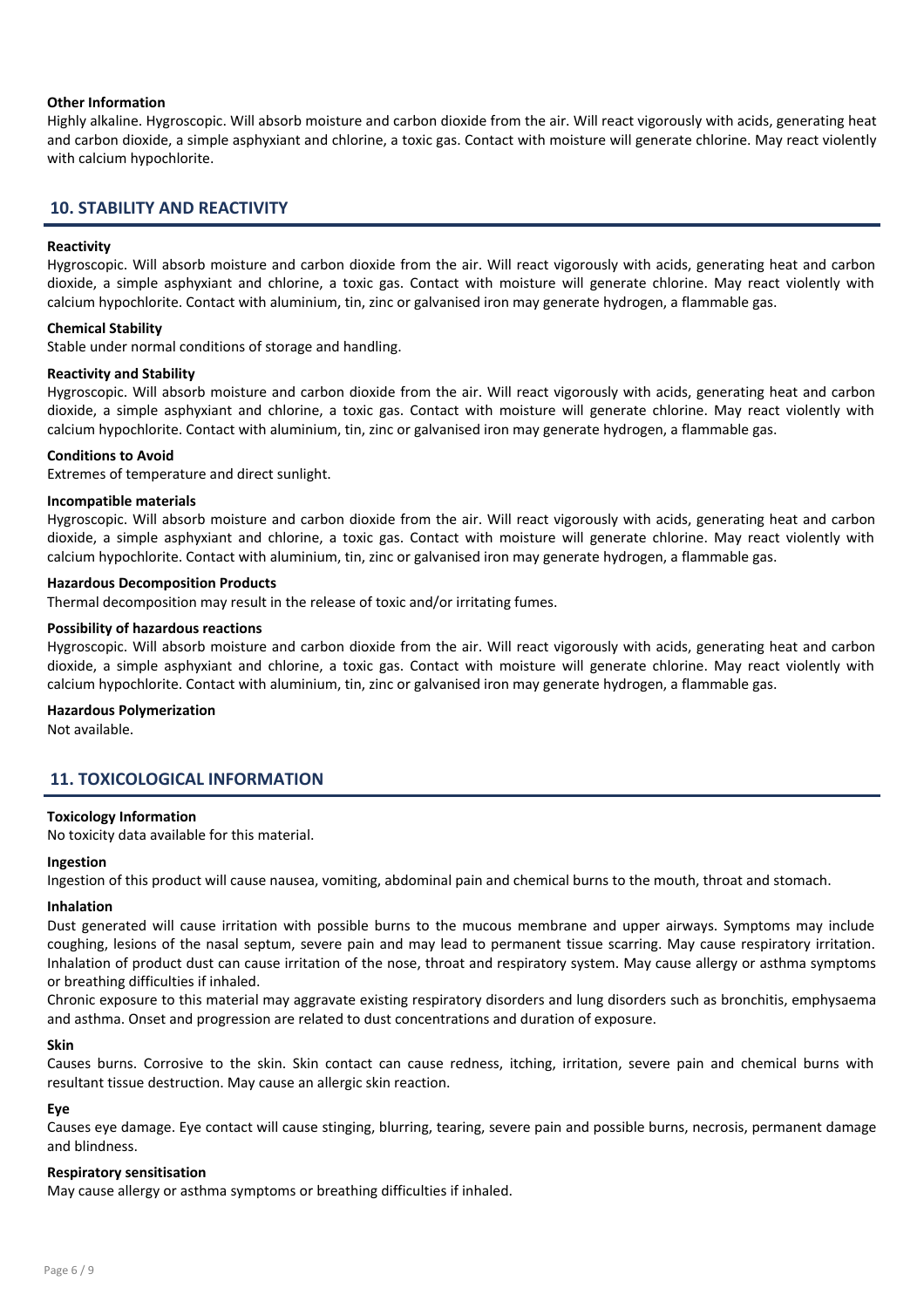Skin Sensitisation May cause an allergic skin reaction

Germ cell mutagenicity Not considered to be a mutagenic hazard.

Carcinogenicity Not considered to be a carcinogenic hazard.

Reproductive Toxicity Not considered to be toxic to reproduction.

STOT-single exposure May cause respiratory irritation.

STOT-repeated exposure May cause damage to organs through prolonged or repeated exposure.

Aspiration Hazard Not expected to be an aspiration hazard.

## 12. ECOLOGICAL INFORMATION

**Ecotoxicity** Toxic to aquatic life with long lasting effects.

Persistence and degradability Not available.

**Mobility** Not available.

Environmental Fate Not available.

Bioaccumulative Potential Not available.

Other Adverse Effects Not available

Environmental Protection Do not discharge this material into waterways, drains and sewers.

## 13. DISPOSAL CONSIDERATIONS

#### Disposal considerations

Dispose of waste according to applicable local and national regulations. Do not allow into drains or watercourses or dispose of where ground or surface waters may be affected. Wastes including emptied containers are controlled wastes and should be disposed of in accordance with all applicable local and national regulations.

## 14. TRANSPORT INFORMATION

#### Transport Information

This material is classified as a Class 8 Corrosive Substances Dangerous Goods

- Class 8 Dangerous Goods are incompatible in a placard load with any of the following:
- Class 1: Explosives
- Division 4.3: Dangerous when wet Substances
- Division 5.1: Oxidising substances
- Division 5.2: Organic peroxides

- Class 6, Toxic or Infectious Substances, if the Class 6 dangerous goods are cyanides and the Class 8 dangerous goods are acids Class 7: Radioactive materials unless specifically exempted

and are incompatible with food and food packaging in any quantity.

Strong acids must not be loaded in the same freight container or on the same vehicle with strong alkalis. Packing Group I and II acids and alkalis should be considered as strong.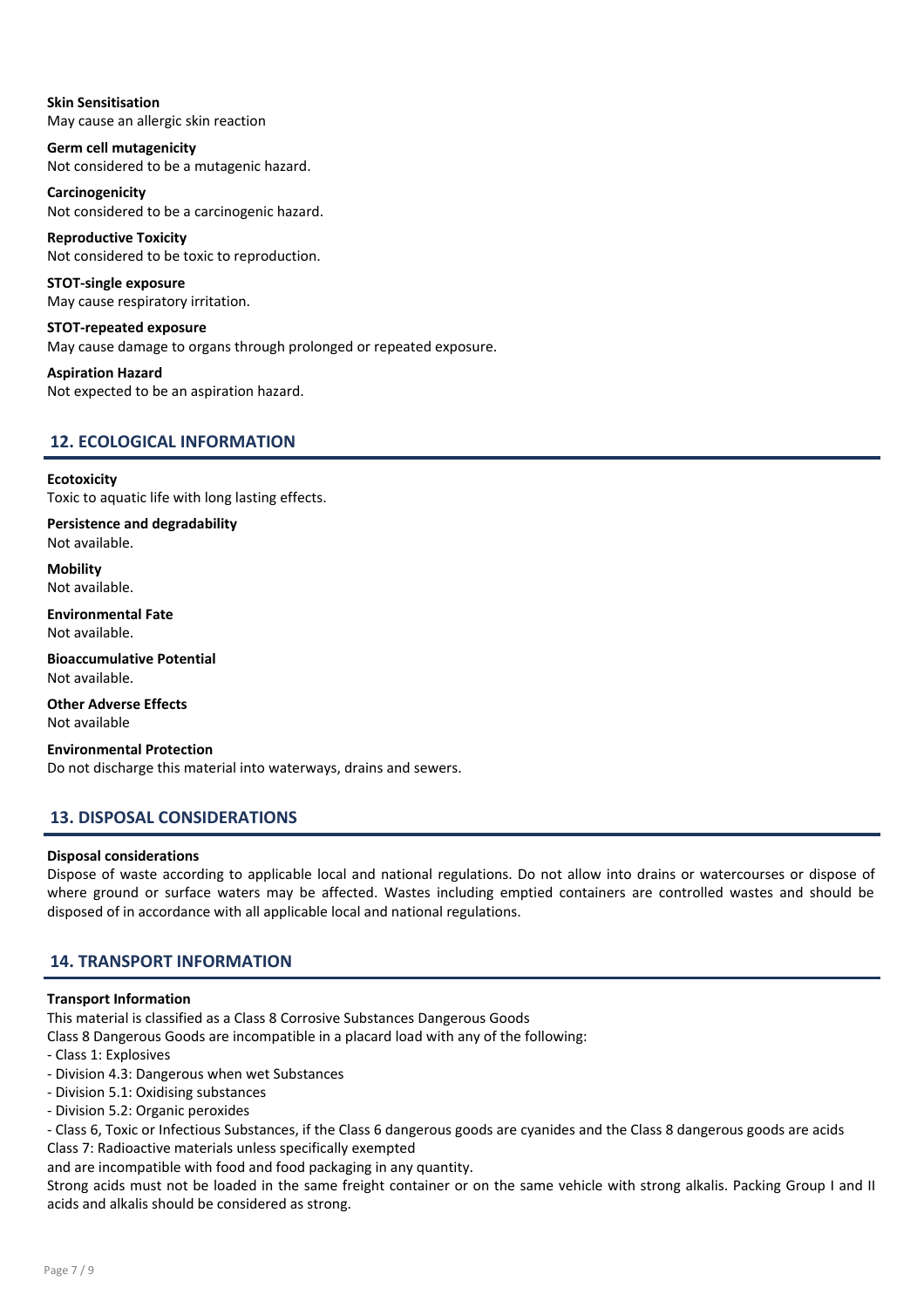Marine Transport (IMO/IMDG):

Classified as Dangerous Goods by the criteria of the International Maritime Dangerous Goods Code (IMDG Code) for transport by sea.

Class/Division: 8 UN No: 1759 Proper Shipping Name: CORROSIVE SOLID, N.O.S. (CONTAINS: SODIUM METASILICATE PENTAHYDRATE), Sodium Dichloroisocyanurate dihydrate (Marine pollutant) Packing Group: III EMS : F-A, S-B Special Provisions: 223 274

Air Transport (ICAO/IATA):

Classified as Dangerous Goods by the criteria of the International Air Transport Association (IATA) Dangerous Goods Regulations for transport by air. Class/Division: 8 UN No: 1759 Proper Shipping Name: corrosive solid, n.o.s. (Contains: sodium metasilicate pentahydrate)

Packing Group: III Packaging Instructions (passenger & cargo): 860 Packaging Instructions (cargo only): 864 Hazard Label: Corrosive

Special Provisions: A3, A803

U.N. Number

1759

UN proper shipping name CORROSIVE SOLID, N.O.S.(Contains Sodium Metasilicate, Pentahydrate)

Transport hazard class(es) 8 Packing Group

III Hazchem Code 2X

IERG Number

37

IMDG Marine pollutant Yes

Transport in Bulk Not available

Special Precautions for User Not available

## 15. REGULATORY INFORMATION

#### Regulatory information

Classified as Hazardous according to the Globally Harmonised System of classification and labelling of chemicals (GHS) including Work, Health and Safety regulations, Australia

Classified as a Scheduled Poison according to the Standard for the Uniform Scheduling of Medicines and Poisons (SUSMP)

Poisons Schedule

 $55$ 

## 16. OTHER INFORMATION

Date of preparation or last revision of SDS SDS created: December 2016